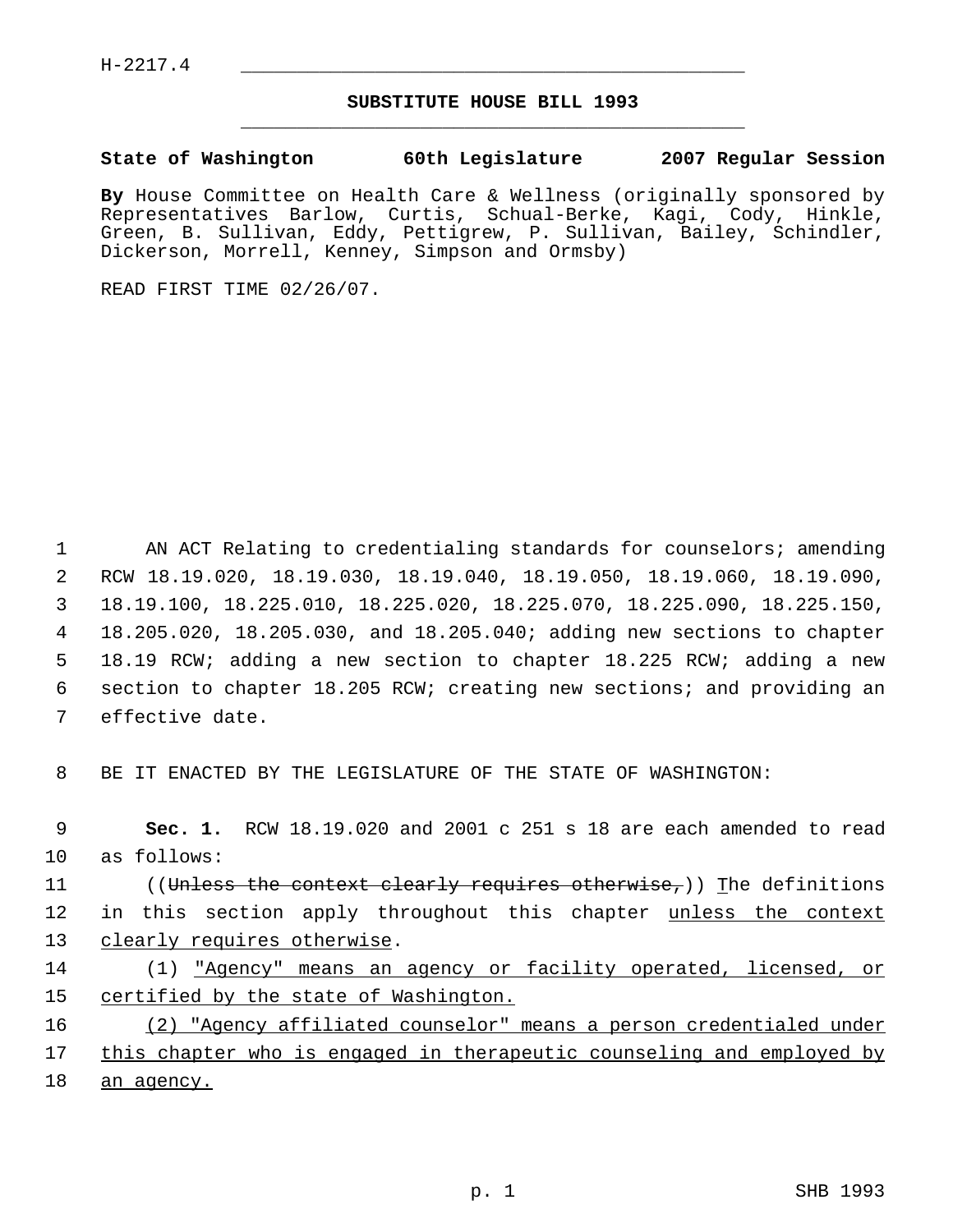(3) "Client" means an individual who receives or participates in counseling or group counseling.

 (((2) "Counseling" means employing any therapeutic techniques, including but not limited to social work, mental health counseling, marriage and family therapy, and hypnotherapy, for a fee that offer, assist or attempt to assist an individual or individuals in the amelioration or adjustment of mental, emotional, or behavioral problems, and includes therapeutic techniques to achieve sensitivity 9 and awareness of self and others and the development of human 10 potential. For the purposes of this chapter, nothing may be construed 11 to imply that the practice of hypnotherapy is necessarily limited to 12 counseling.

 (3) "Counselor" means an individual, practitioner, therapist, or 14 analyst who engages in the practice of counseling to the public for a 15 fee, including for the purposes of this chapter, hypnotherapists.))

(4) "Department" means the department of health.

 (5) "Hypnotherapist" means a person registered under this chapter who is practicing hypnosis as a modality.

 (6) "Mental health adviser" means a person credentialed under this chapter who is engaged in therapeutic counseling under the direct supervision, as defined in RCW 18.19.090(3)(b), of a licensed mental health practitioner.

 (7) "Mental health practitioner" means a licensed mental health counselor, marriage and family therapist, independent clinical social worker and advanced social worker psychologist, psychiatrist, or psychiatric advanced registered nurse practitioner.

 (8) "Secretary" means the secretary of the department or the secretary's designee.

 (9) "Therapeutic counseling" means assisting a client or clients in the amelioration or adjustment of mental, emotional, and behavioral problems by employing a recognized theory of mental health treatment based on an understanding of human development, emotional disorders, and well-being, and the use of recognized counseling techniques, including the use of self. Therapeutic counseling does not include: (a) Counseling done by vocational counselors related to employment, career development, or vocational rehabilitation; school counselors

 employed or contracted with a school or college who work to promote the academic career and personal and social development of students; peer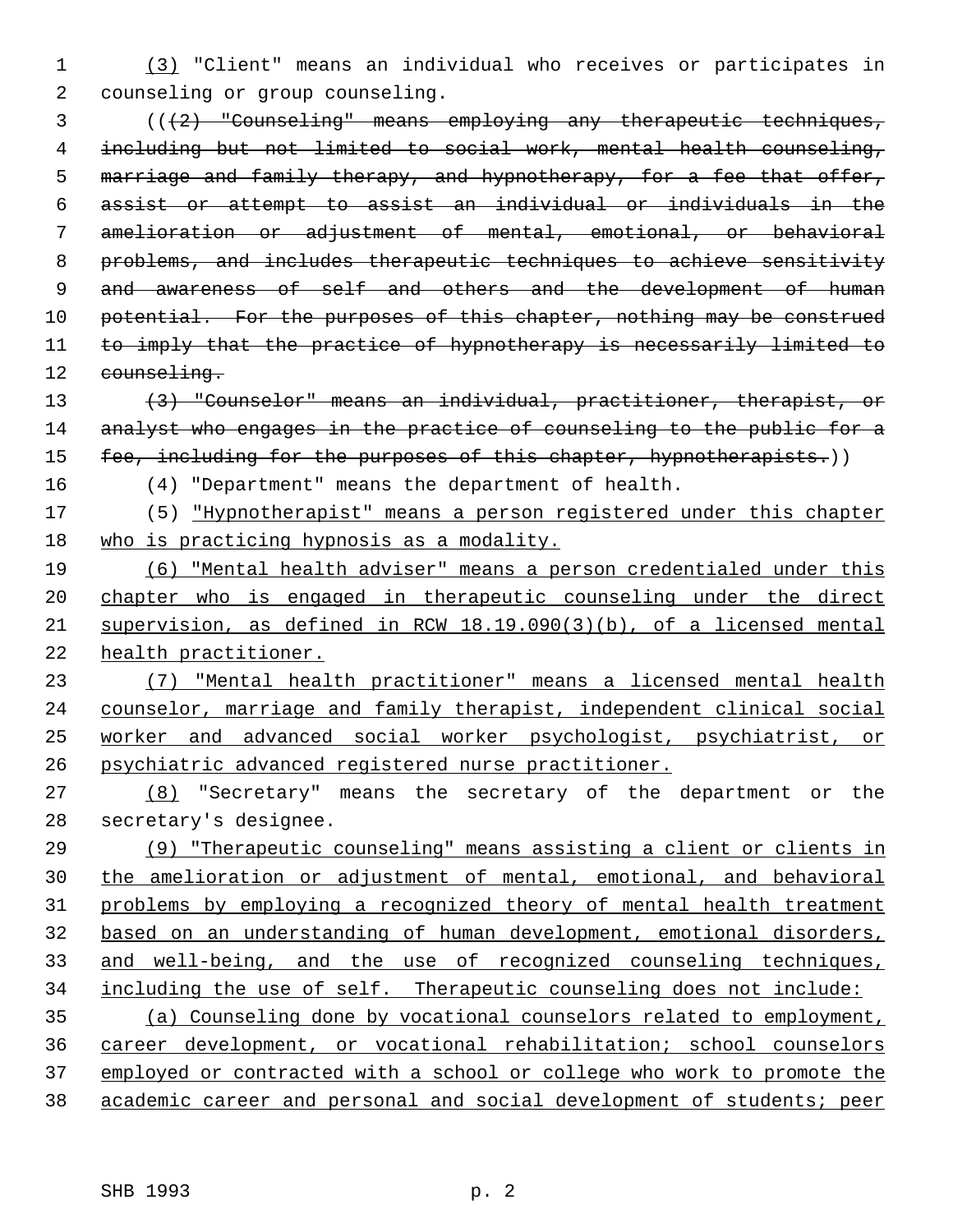counselors, peer counselor trainers, and student peer counselors who use their own experience to help people in similar situations; domestic 3 violence treatment providers; crime victim advocates; or camp counselors; or (b) Supportive services such as case management activities, human services, residential support, or administration of tests unless these services are provided in conjunction with therapeutic counseling. "Therapeutic counseling" does not imply proficiency in the practice or 9 competencies of licensed marriage and family therapy, mental health counselor, social work, chemical dependency professional, psychiatric

11 nurse practice, psychology, or psychiatry that are regulated under other laws.

 **Sec. 2.** RCW 18.19.030 and 2001 c 251 s 19 are each amended to read as follows:

15 ((No)) A person may <u>not</u>, ((for a fee or)) as a part of his or her 16 position as an employee of a state agency, practice therapeutic 17 counseling without being ((registered)) credentialed to practice as an agency affiliated counselor or mental health adviser by the department under this chapter unless exempt under RCW 18.19.040.

 NEW SECTION. **Sec. 3.** A new section is added to chapter 18.19 RCW to read as follows:

 A person may not, for a fee or as a part of his or her position as an employee of a state agency, practice hypnotherapy without being registered to practice as a hypnotherapist by the department under this chapter unless exempt under RCW 18.19.040.

 **Sec. 4.** RCW 18.19.040 and 2001 c 251 s 20 are each amended to read as follows:

Nothing in this chapter may be construed to prohibit or restrict:

 (1) The practice of a profession by a person who is either registered, certified, licensed, or similarly regulated under the laws of this state and who is performing services within the person's authorized scope of practice, including any attorney admitted to practice law in this state when providing counseling incidental to and in the course of providing legal counsel;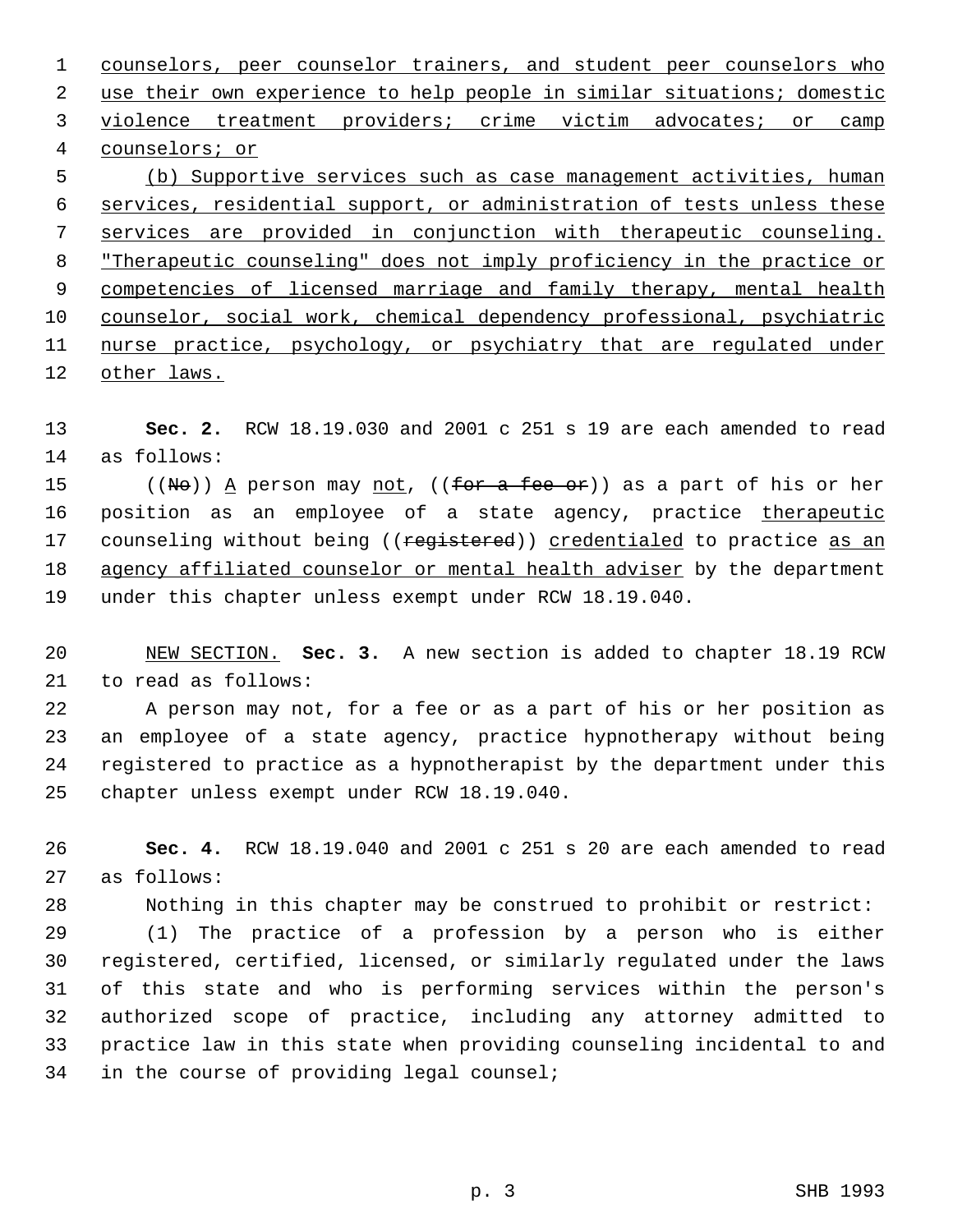1 (2) The practice of therapeutic counseling by an employee or trainee of any federal agency, or the practice of counseling by a student of a college or university, if the employee, trainee, or student is practicing solely under the supervision of and accountable to the agency, college, or university, through which he or she performs such functions as part of his or her position for no additional fee other than ordinary compensation;

8 (3) The practice of therapeutic counseling by a person ((without a 9 mandatory charge) for no compensation;

 (4) The practice of therapeutic counseling by persons offering services for public and private nonprofit organizations or charities 12 not primarily engaged in therapeutic counseling for a fee when approved 13 by the organizations or agencies for whom they render their services;

 (5) Evaluation, consultation, planning, policy-making, research, or related services conducted by social scientists for private corporations or public agencies;

17 (6) The practice of therapeutic counseling by a person under the auspices of a religious denomination, church, or organization, or the practice of religion itself;

20 (7) ((Counselors whose residency is not)) Mental health advisers who reside outside Washington state from providing up to ten days per quarter of training or workshops in the state, as long as they 23 ((don't)) do not hold themselves out to be ((registered)) credentialed in Washington state.

 **Sec. 5.** RCW 18.19.050 and 2001 c 251 s 21 are each amended to read as follows:

 (1) In addition to any other authority provided by law, the secretary has the following authority:

 (a) To adopt rules, in accordance with chapter 34.05 RCW, necessary to implement this chapter;

31 (b) To set all ((registration)) credential and renewal fees in accordance with RCW 43.70.250 and to collect and deposit all such fees in the health professions account established under RCW 43.70.320;

 (c) To establish forms and procedures necessary to administer this chapter;

 (d) To hire clerical, administrative, and investigative staff as 37 needed to implement this chapter; and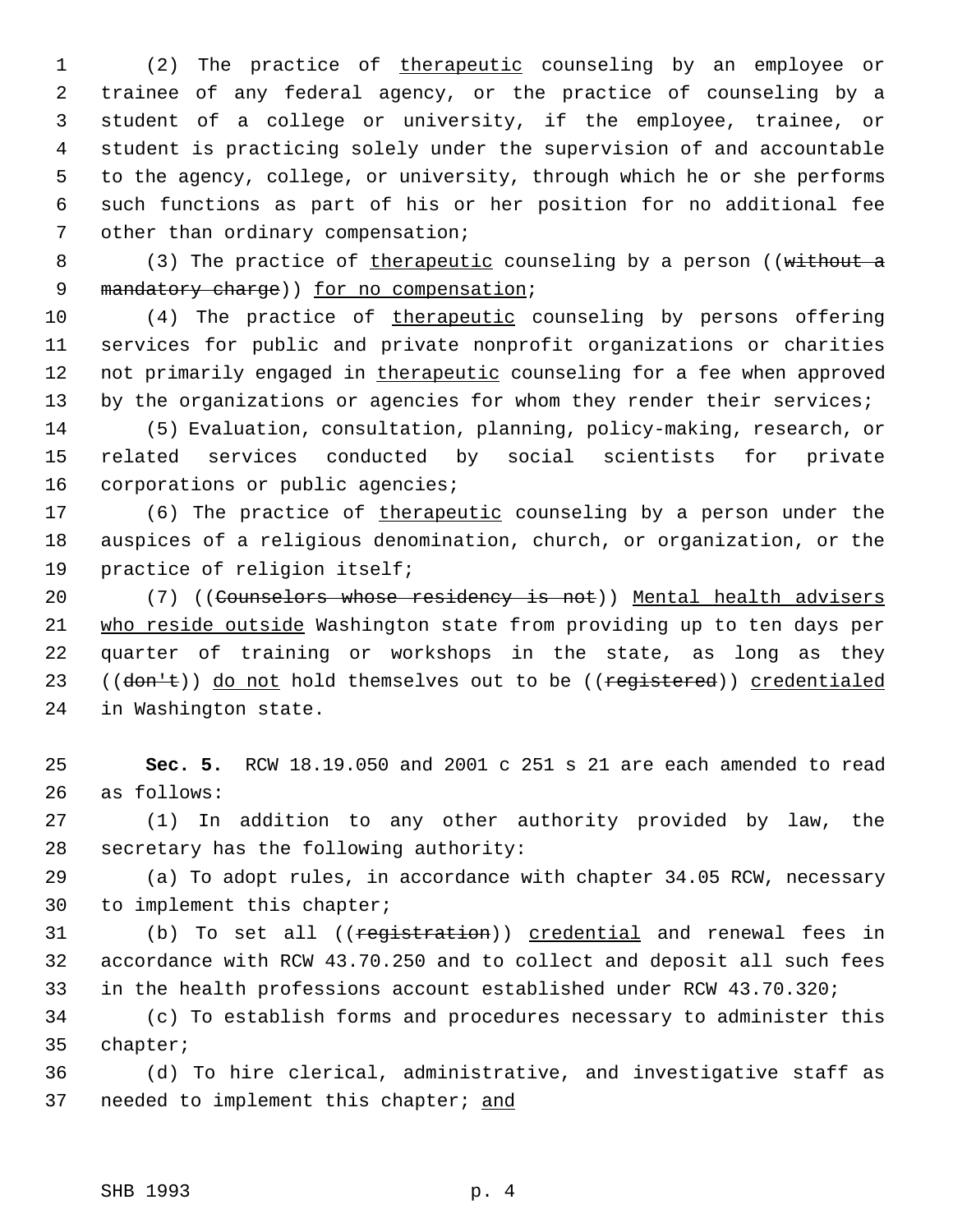1 (e) To issue a ((registration)) credential to any applicant who has 2 met the requirements ((for registration; and

 3 (f) To develop a dictionary of recognized professions and 4 occupations providing counseling services to the public included under 5 this chapter)) of this chapter.

 6 (2) The uniform disciplinary act, chapter 18.130 RCW, governs the 7 issuance and denial of ((registrations)) credentials and the discipline 8 of ((registrants)) persons credentialed under this chapter. The 9 secretary shall be the disciplining authority under this chapter. 10 ((The absence of educational or training requirements for counselors 11 registered under this chapter or the counselor's use of nontraditional 12 nonabusive therapeutic techniques shall not, in and of itself, give the 13 secretary authority to unilaterally determine the training and 14 competence or to define or restrict the scope of practice of such 15 individuals.))

16 (3) The department shall publish and disseminate information ( $(i+n)$ 17 order)) to educate the public about the responsibilities of therapeutic 18 counselors, the types of therapeutic counselors, and the rights and 19 responsibilities of clients established under this chapter. ((Solely 20 for the purposes of administering this education requirement,)) The 21 secretary ((shall)) may assess an additional fee for each application 22 and renewal( $\left(\frac{1}{f}\right)$  equal to five percent of the fee. The revenue collected 23 from the assessment fee may be appropriated by the legislature for the 24 department's use in educating consumers pursuant to this section. The 25 authority to charge the assessment fee shall terminate on June 30, 26 1994)) to fund public education efforts under this section.

 (4) The department may seek the advice and consultation of the mental health counselors, marriage and family therapists, and social workers advisory committee established under RCW 18.225.060 as necessary for the administration of the professions established in this 31 chapter.

32 **Sec. 6.** RCW 18.19.060 and 2001 c 251 s 22 are each amended to read 33 as follows:

34 Persons ((registered)) credentialed under this chapter shall provide clients at the commencement of any program of treatment with accurate disclosure information concerning their practice, in accordance with guidelines developed by the department, that will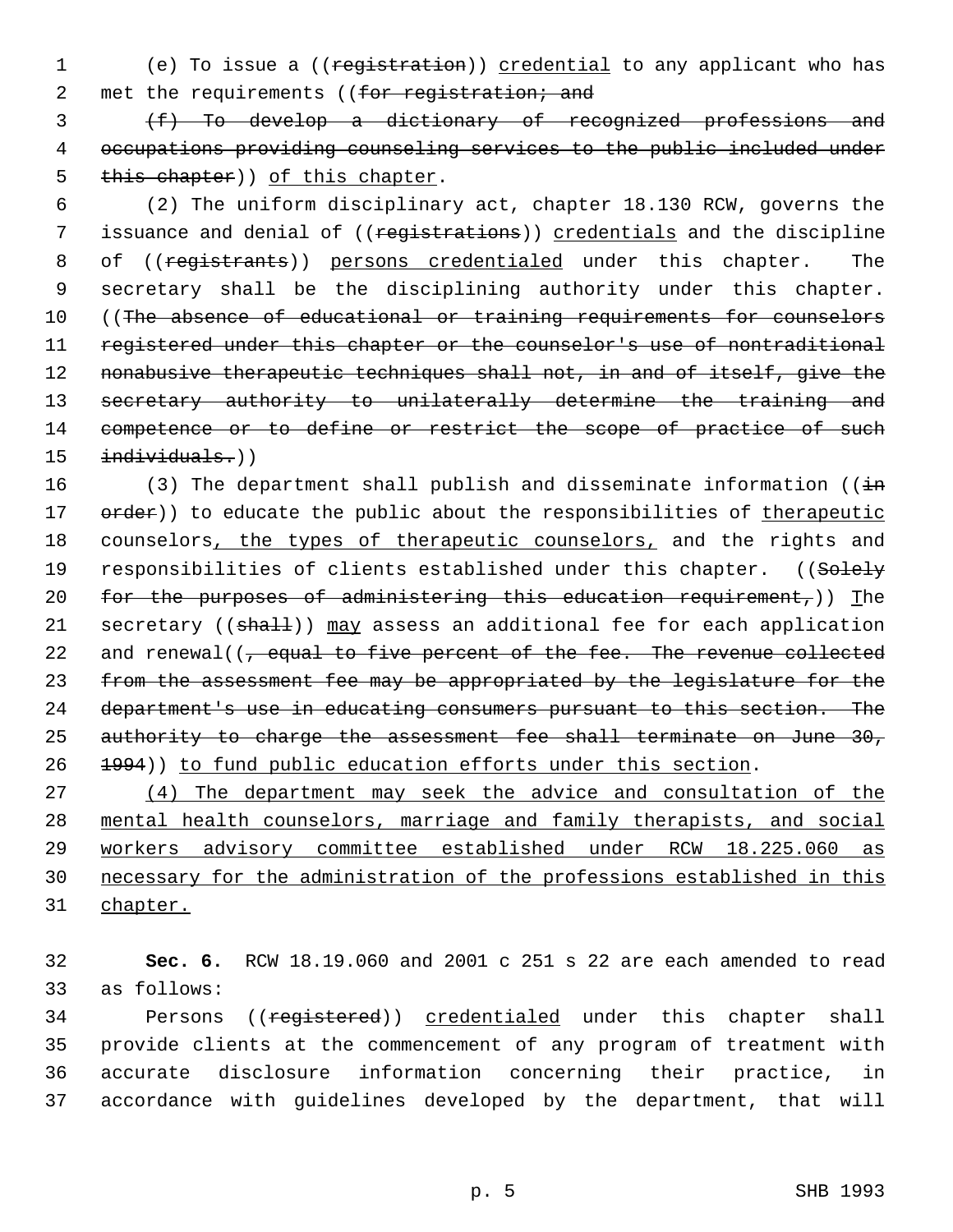inform clients of the purposes of and resources available under this chapter, including the right of clients to refuse treatment, the responsibility of clients for choosing the provider and treatment modality which best suits their needs, and the extent of confidentiality provided by this chapter, the department, another agency, or other jurisdiction. The disclosure statement must inform the client that the mental health adviser is under the supervision of 8 a licensed mental health practitioner. The disclosure information 9 provided by the ((counselor)) credential holder, the receipt of which 10 shall be acknowledged in writing by the ((counselor)) credential holder and client, shall include any relevant education and training, the therapeutic orientation of the practice, the proposed course of 13 treatment where known, any financial requirements, referral resources, and such other information as the department may require by rule. The disclosure statement must inform the client of any disciplinary action 16 taken against the credential holder by the department, other agency, or 17 other jurisdiction. The disclosure information shall also include a 18 statement that ((registration of an individual)) a credential issued under this chapter does not include a recognition of any practice standards, nor necessarily imply the effectiveness of any treatment. The client is not liable for any fees or charges for services rendered prior to receipt of the disclosure statement.

 **Sec. 7.** RCW 18.19.090 and 1991 c 3 s 24 are each amended to read as follows:

 ((The secretary shall issue a registration to any applicant who submits, on forms provided by the secretary, the applicant's name, 27 address, occupational title, name and location of business, and other information as determined by the secretary, including information 29 necessary to determine whether there are grounds for denial of registration or issuance of a conditional registration under this chapter or chapter 18.130 RCW.

 Applicants)) (1) Applications for ((registration shall register as counselors or may register as hypnotherapists if employing hypnosis as a modality. Applicants shall, in addition, provide in their titles a description of their therapeutic orientation, discipline, theory, or technique. Each applicant shall pay a fee determined by the secretary 37 as provided in RCW 43.70.250, which shall accompany the application.))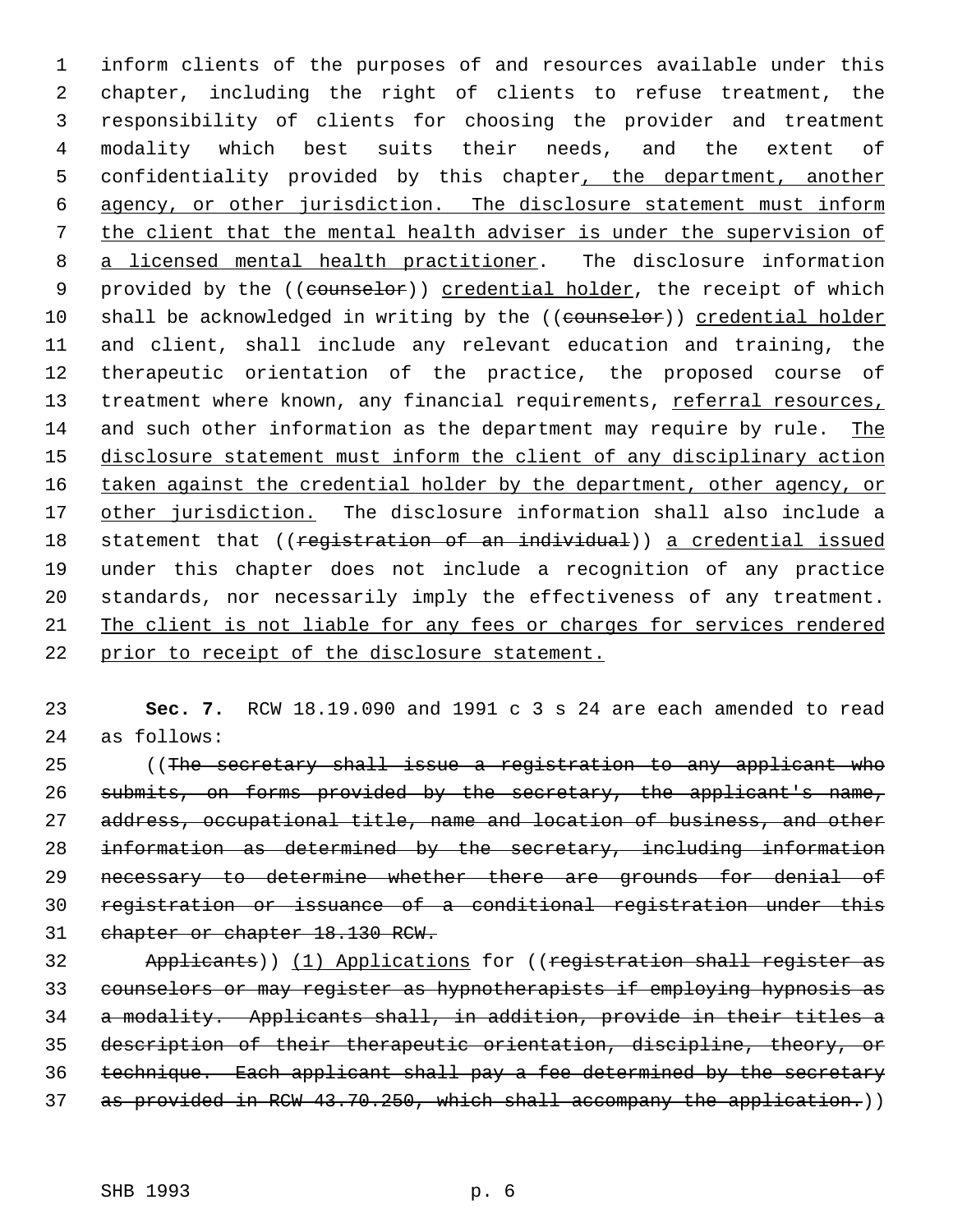credential as agency affiliated counselors, mental health advisers, or hypnotherapists must be made on forms approved by the secretary. The secretary may require information necessary to determine whether applicants meet the qualifications for the credential and whether there are any grounds for denial or issuance of a conditional credential under this chapter or chapter 18.130 RCW. An application for a credential as an agency affiliated counselor or mental health adviser shall include a description of their therapeutic orientation, 9 discipline, theory, or technique to the department.

 (2) Applicants for registration as agency affiliated counselors must provide satisfactory documentation that they are employed by an agency or have an offer of employment from an agency.

 (3) Applicants for credential as mental health advisers are required to:

 (a) Have a baccalaureate degree in social work, mental health counseling, psychology, or some other field from an accredited college or university; and

 (b) Have a written supervision agreement with a licensed mental health practitioner. The department must develop rules defining 20 supervisory requirements and a model supervision agreement. After January 1, 2009, the practice of mental health advisers is limited to group practice settings as defined by the secretary. Provided that, persons obtaining the mental health adviser credential who will be practicing solely under the provisions of chapter 18.155 RCW are exempt from the supervision and practice setting requirements of this subsection.

 (4) Each applicant shall include payment of the fee determined by the secretary as provided in RCW 43.70.250.

 NEW SECTION. **Sec. 8.** A new section is added to chapter 18.19 RCW to read as follows:

 Agency affiliated counselors shall notify the department if they are either no longer employed by the agency identified on their application or are now employed with another agency, or both. Agency affiliated counselors may not engage in the practice of therapeutic counseling unless they are currently affiliated with an agency.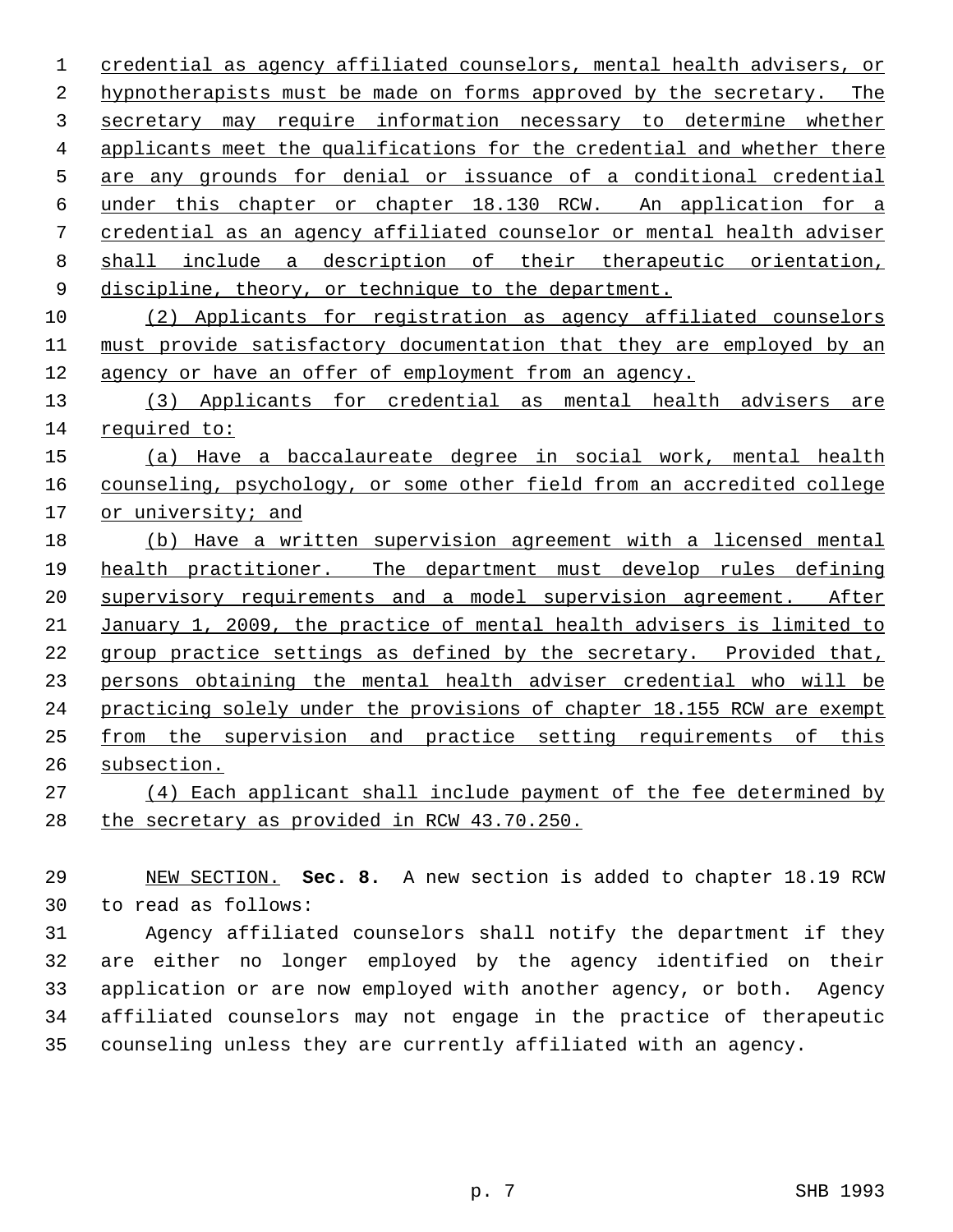**Sec. 9.** RCW 18.19.100 and 1996 c 191 s 5 are each amended to read as follows:

 The secretary shall establish administrative procedures, 4 administrative requirements, and fees for renewal of ((registrations)) 5 credentials as provided in RCW 43.70.250 and 43.70.280. The secretary may establish continuing education requirements for renewal of credentials.

 **Sec. 10.** RCW 18.225.010 and 2001 c 251 s 1 are each amended to read as follows:

10 ((Unless the context clearly requires otherwise,)) The definitions 11 in this section apply throughout this chapter unless the context 12 clearly requires otherwise.

 (1) "Advanced social work" means the application of social work theory and methods including emotional and biopsychosocial assessment, psychotherapy under the supervision of a licensed independent clinical social worker, case management, consultation, advocacy, counseling, and community organization.

 (2) "Applicant" means a person who completes the required application, pays the required fee, is at least eighteen years of age, and meets any background check requirements and uniform disciplinary act requirements.

 (3) "Associate" means a person with a master's degree in a mental health field as described in RCW 18.225.090 who is gaining the supervision and supervised experience necessary to become a licensed independent clinical social worker, a licensed advanced social worker, 26 a licensed mental health counselor, or a licensed marriage and family 27 therapist.

 (4) "Committee" means the Washington state mental health counselors, marriage and family therapists, and social workers advisory committee.

31  $((4+))$  (5) "Department" means the department of health.

32  $((\overline{5}))$  (6) "Disciplining authority" means the department.

33 ( $(\overline{6})$ ) (7) "Independent clinical social work" means the diagnosis and treatment of emotional and mental disorders based on knowledge of human development, the causation and treatment of psychopathology, psychotherapeutic treatment practices, and social work practice as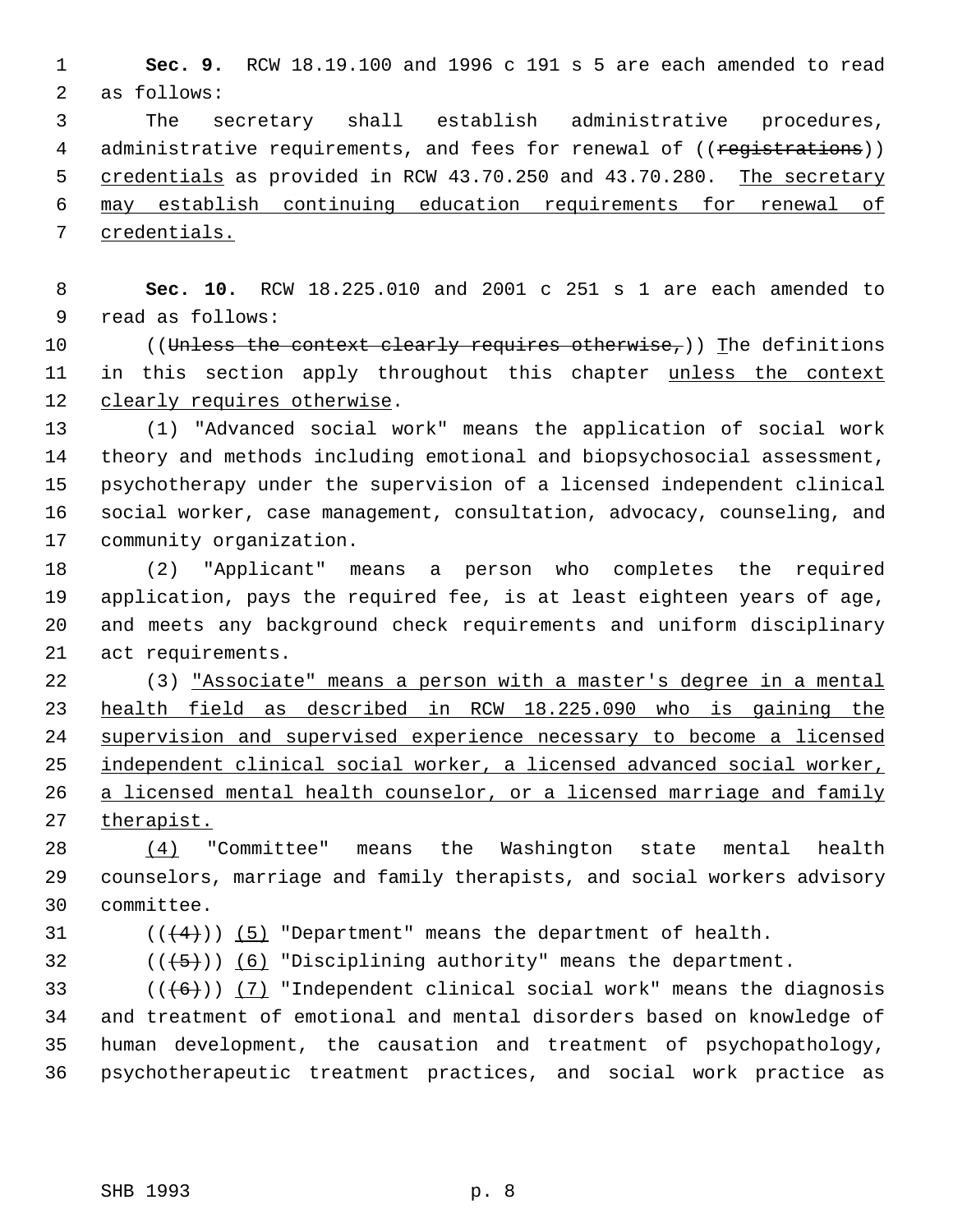defined in advanced social work. Treatment modalities include but are not limited to diagnosis and treatment of individuals, couples, families, groups, or organizations.

 (( $\{7\}$ )) <u>(8)</u> "Marriage and family therapy" means the diagnosis and treatment of mental and emotional disorders, whether cognitive, affective, or behavioral, within the context of relationships, including marriage and family systems. Marriage and family therapy involves the professional application of psychotherapeutic and family systems theories and techniques in the delivery of services to individuals, couples, and families for the purpose of treating such diagnosed nervous and mental disorders. The practice of marriage and family therapy means the rendering of professional marriage and family therapy services to individuals, couples, and families, singly or in groups, whether such services are offered directly to the general public or through organizations, either public or private, for a fee, monetary or otherwise.

 $((+8))$  (9) "Mental health counseling" means the application of principles of human development, learning theory, psychotherapy, group dynamics, and etiology of mental illness and dysfunctional behavior to individuals, couples, families, groups, and organizations, for the purpose of treatment of mental disorders and promoting optimal mental health and functionality. Mental health counseling also includes, but is not limited to, the assessment, diagnosis, and treatment of mental and emotional disorders, as well as the application of a wellness model of mental health.

 $((+9))$   $(10)$  "Secretary" means the secretary of health or the secretary's designee.

 **Sec. 11.** RCW 18.225.020 and 2001 c 251 s 2 are each amended to read as follows:

 A person must not represent himself or herself as a licensed 31 advanced social worker, a licensed independent clinical social worker, 32  $a$  licensed mental health counselor, (( $\Theta$ r))  $a$  licensed marriage and 33 family therapist, a licensed social work associate - advanced, a 34 licensed social work associate - independent clinical, a licensed mental health counselor associate, or a licensed marriage and family 36 therapist associate, without being licensed by the department.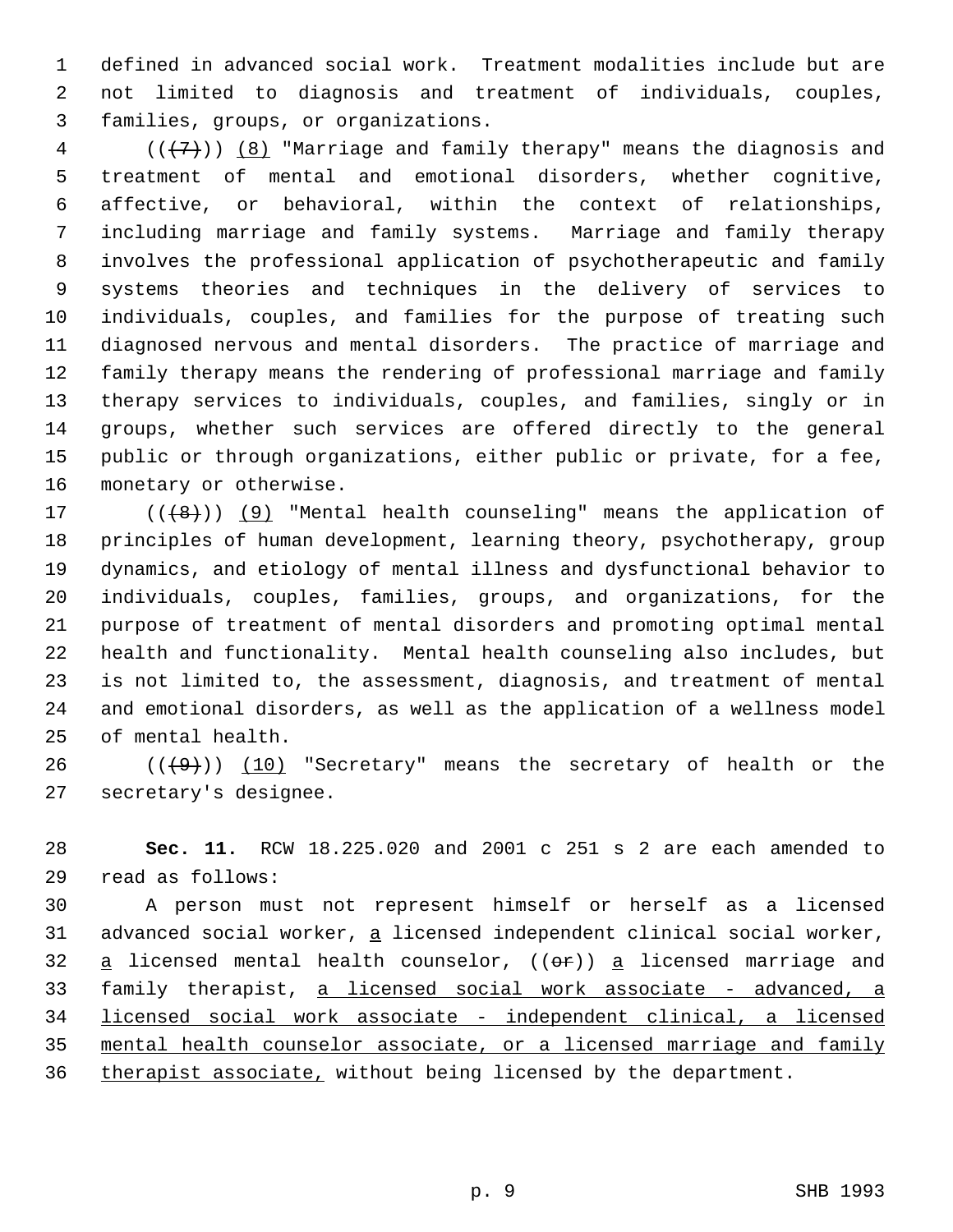NEW SECTION. **Sec. 12.** A new section is added to chapter 18.225 RCW to read as follows:

 (1) The secretary shall issue an associate license to any applicant who demonstrates to the satisfaction of the secretary that the applicant meets the following requirements for the applicant's practice area and submits a declaration that the applicant is working toward full licensure in that category:

 (a) Licensed social worker - advanced or licensed social worker - clinical: Graduation from a master's or doctorate social work educational program accredited by the council on social work education and approved by the secretary based upon nationally recognized standards;

 (b) Licensed mental health counselor: Graduation from a master's or doctoral level educational program in mental health counseling or a related discipline from a college or university approved by the 16 secretary based upon nationally recognized standards;

 (c) Licensed marriage and family therapist: Graduation from a master's degree or doctoral degree educational program in marriage and family therapy or graduation from an educational program in an allied field equivalent to a master's degree or doctoral degree in marriage and family therapy approved by the secretary based upon nationally recognized standards.

 (2) Associates may not provide independent social work, mental health counseling, or marriage and family therapy for a fee, monetary or otherwise. Associates must work under the supervision of an approved supervisor.

 (3) Associates shall provide each client or patient, during the first professional contact, with a disclosure form according to RCW 18.225.100, disclosing that he or she is an associate under the supervision of an approved supervisor.

 (4) The department shall establish by rule what constitutes adequate proof of compliance with the requirements of this section.

 (5) Applicants are subject to the denial of a license or issuance of a conditional license for the reasons set forth in chapter 18.130 RCW.

(6) An associate license may be renewed no more than four times.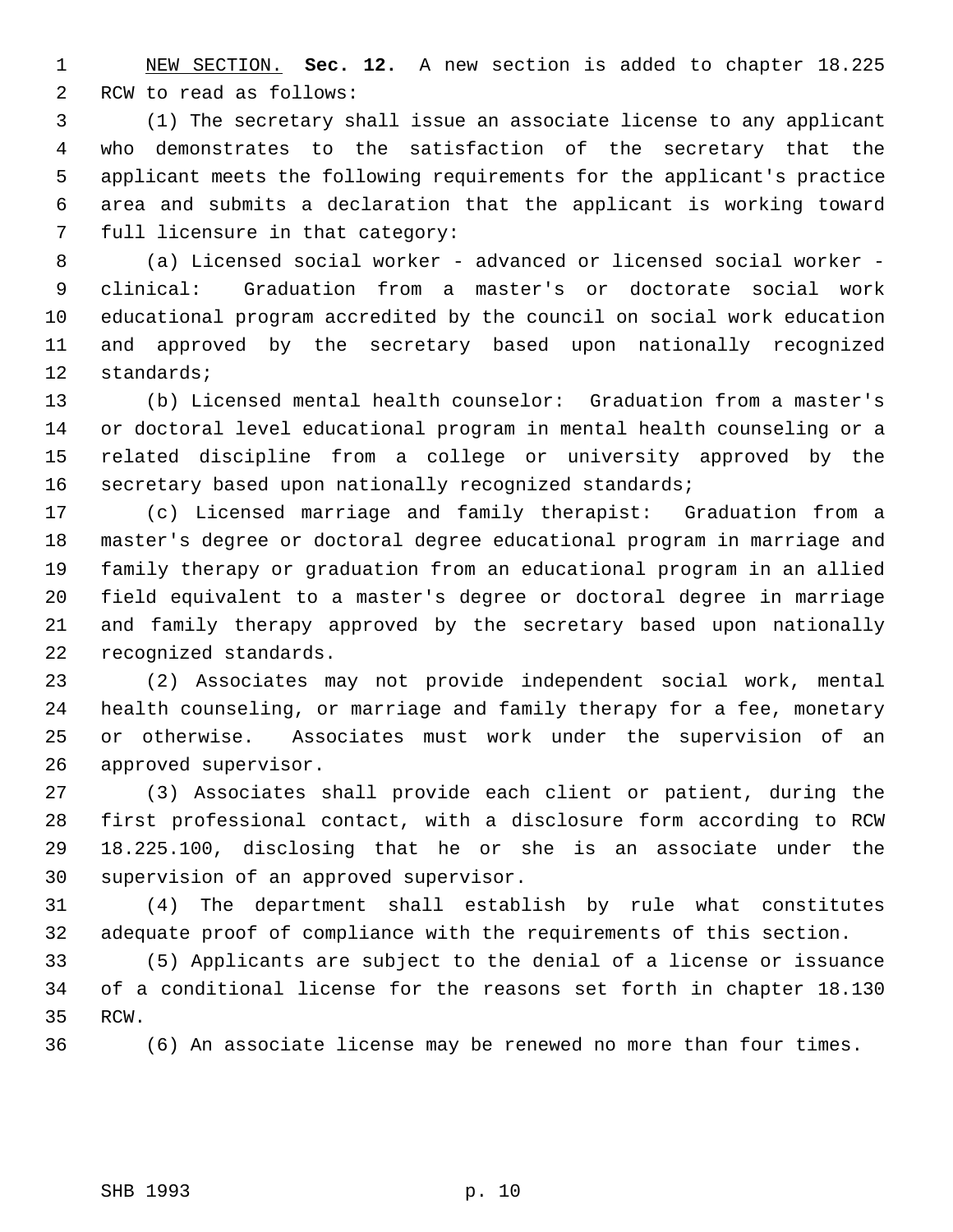**Sec. 13.** RCW 18.225.070 and 2001 c 251 s 7 are each amended to read as follows:

 The department of health may seek the advice and assistance of the advisory committee in administering this chapter, including, but not limited to:

 (1) Advice and recommendations regarding the establishment or implementation of rules related to the administration of this chapter;

 (2) Advice, recommendations, and consultation regarding case disposition guidelines and priorities related to unprofessional conduct cases regarding licensed mental health counselors, licensed clinical social workers, licensed advanced social workers, ((and)) licensed 12 marriage and family therapists, and associates;

 (3) Assistance and consultation of individual committee members as needed in the review, analysis, and disposition of reports of unprofessional conduct and consumer complaints;

 (4) Assistance and recommendations to enhance consumer education; ((and))

 (5) Assistance and recommendations regarding any continuing education and continuing competency programs administered under the 20 provisions of ((the [this])) this chapter; and

 (6) Advice and assistance regarding the establishment or implementation of rules related to agency-affiliated counselors and mental health advisers credentialed under chapter 18.19 RCW.

 **Sec. 14.** RCW 18.225.090 and 2006 c 69 s 1 are each amended to read as follows:

 (1) The secretary shall issue a license to any applicant who demonstrates to the satisfaction of the secretary that the applicant meets the following education and experience requirements for the applicant's practice area.

(a) Licensed social work classifications:

(i) Licensed advanced social worker:

 (A) Graduation from a master's or doctorate social work educational program accredited by the council on social work education and approved 34 by the secretary based upon nationally recognized standards;

(B) Successful completion of an approved examination;

 (C) Successful completion of a supervised experience requirement. The experience requirement consists of a minimum of three thousand two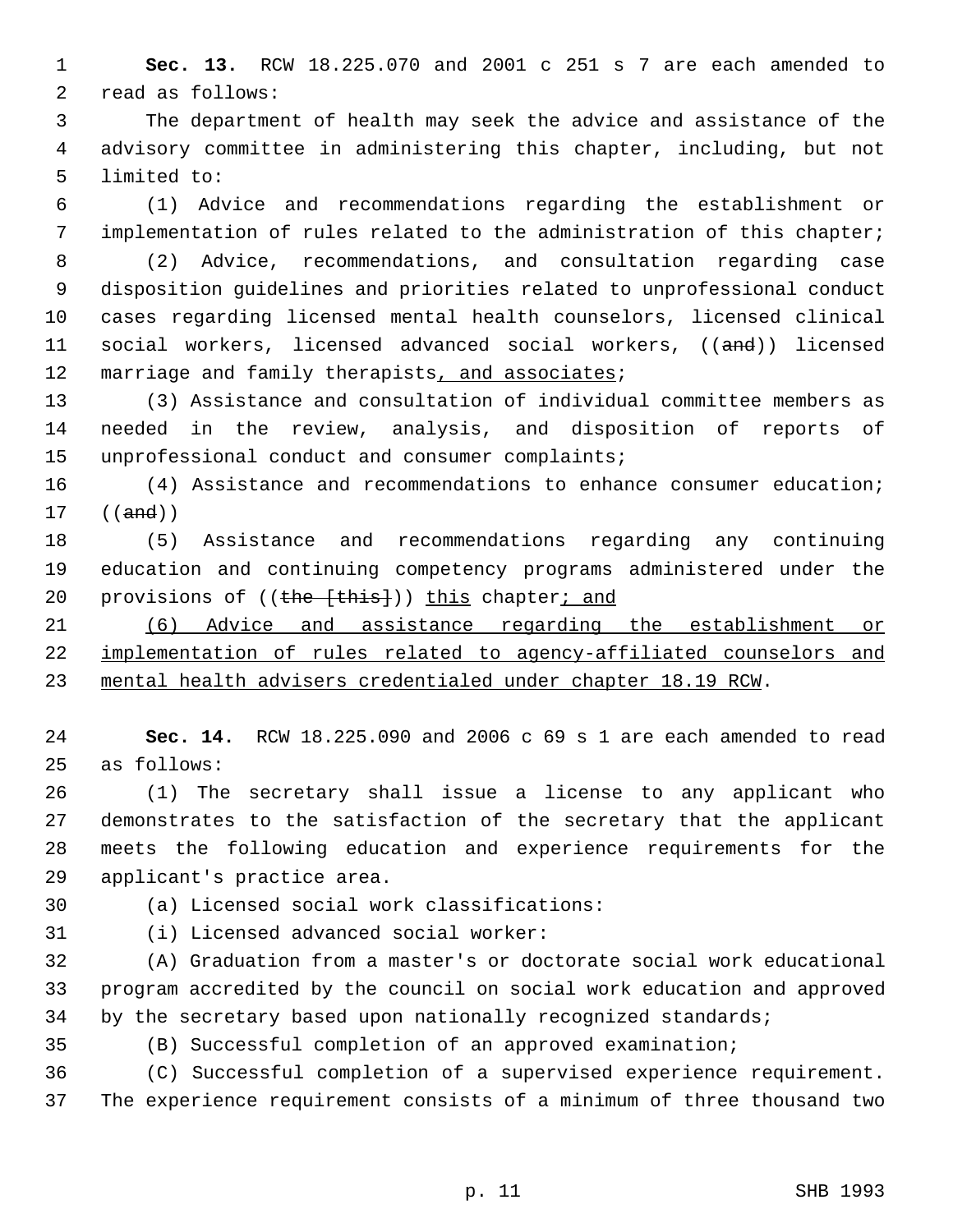hundred hours with ninety hours of supervision by a licensed independent clinical social worker or a licensed advanced social worker who has been licensed or certified for at least two years. Of those hours, fifty hours must include direct supervision by a licensed advanced social worker or licensed independent clinical social worker; the other forty hours may be with an equally qualified licensed mental health practitioner. Forty hours must be in one-to-one supervision and fifty hours may be in one-to-one supervision or group supervision. Distance supervision is limited to forty supervision hours. Eight 10 hundred hours must be in direct client contact; and

 (D) Successful completion of continuing education requirements of thirty-six hours, with six in professional ethics.

(ii) Licensed independent clinical social worker:

 (A) Graduation from a master's or doctorate level social work educational program accredited by the council on social work education and approved by the secretary based upon nationally recognized standards;

## (B) Successful completion of an approved examination;

 (C) Successful completion of a supervised experience requirement. The experience requirement consists of a minimum of four thousand hours of experience, of which one thousand hours must be direct client contact, over a three-year period supervised by a licensed independent clinical social worker who has been licensed or certified for at least five years and who has had at least one year of experience in supervising the clinical social work practice of others, with supervision of at least one hundred thirty hours by a licensed mental health practitioner. Of the total supervision, seventy hours must be with an independent clinical social worker meeting the qualifications 29 under this subsection  $(1)(a)(ii)(C)$ ; the other sixty hours may be with an equally qualified licensed mental health practitioner. Sixty hours must be in one-to-one supervision and seventy hours may be in one-to- one supervision or group supervision. Distance supervision is limited to sixty supervision hours; and

 (D) Successful completion of continuing education requirements of thirty-six hours, with six in professional ethics.

(b) Licensed mental health counselor:

(i) Graduation from a master's or doctoral level educational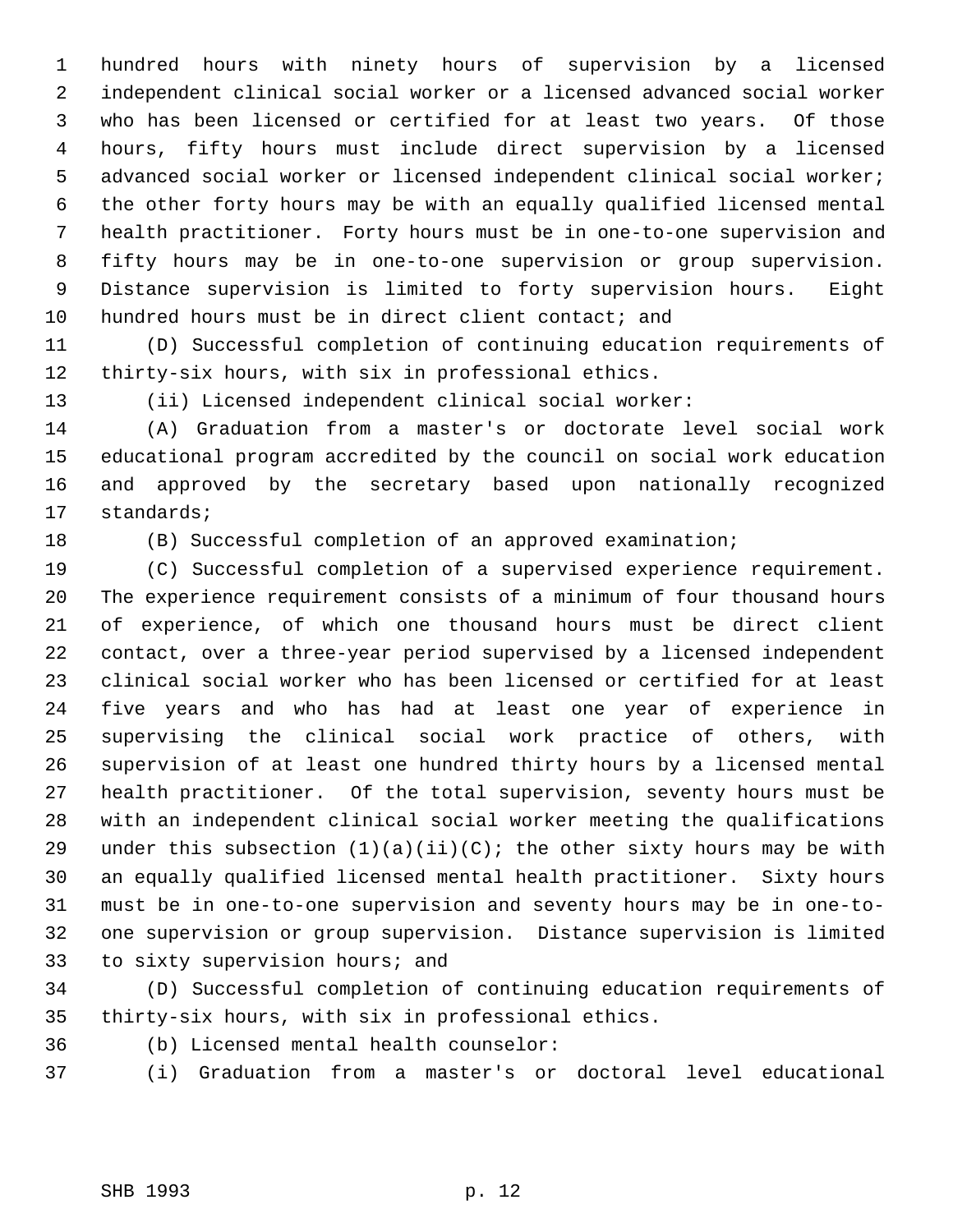program in mental health counseling or a related discipline from a college or university approved by the secretary based upon nationally recognized standards;

(ii) Successful completion of an approved examination;

 (iii) Successful completion of a supervised experience requirement. The experience requirement consists of a minimum of thirty-six months full-time counseling or three thousand hours of postgraduate mental health counseling under the supervision of a qualified licensed mental health counselor or equally qualified licensed mental health practitioner, in an approved setting. The three thousand hours of required experience includes a minimum of one hundred hours spent in immediate supervision with the qualified licensed mental health counselor, and includes a minimum of one thousand two hundred hours of direct counseling with individuals, couples, families, or groups; and

 (iv) Successful completion of continuing education requirements of thirty-six hours, with six in professional ethics.

(c) Licensed marriage and family therapist:

 (i) Graduation from a master's degree or doctoral degree educational program in marriage and family therapy or graduation from an educational program in an allied field equivalent to a master's degree or doctoral degree in marriage and family therapy approved by 22 the secretary based upon nationally recognized standards;

(ii) Successful passage of an approved examination;

 (iii) Successful completion of a supervised experience requirement. The experience requirement consists of a minimum of two calendar years of full-time marriage and family therapy. Of the total supervision, one hundred hours must be with a licensed marriage and family therapist with at least five years' clinical experience; the other one hundred hours may be with an equally qualified licensed mental health practitioner. Total experience requirements include:

 (A) A minimum of three thousand hours of experience, one thousand hours of which must be direct client contact; at least five hundred hours must be gained in diagnosing and treating couples and families; plus

 (B) At least two hundred hours of qualified supervision with a supervisor. At least one hundred of the two hundred hours must be one- on-one supervision, and the remaining hours may be in one-on-one or group supervision.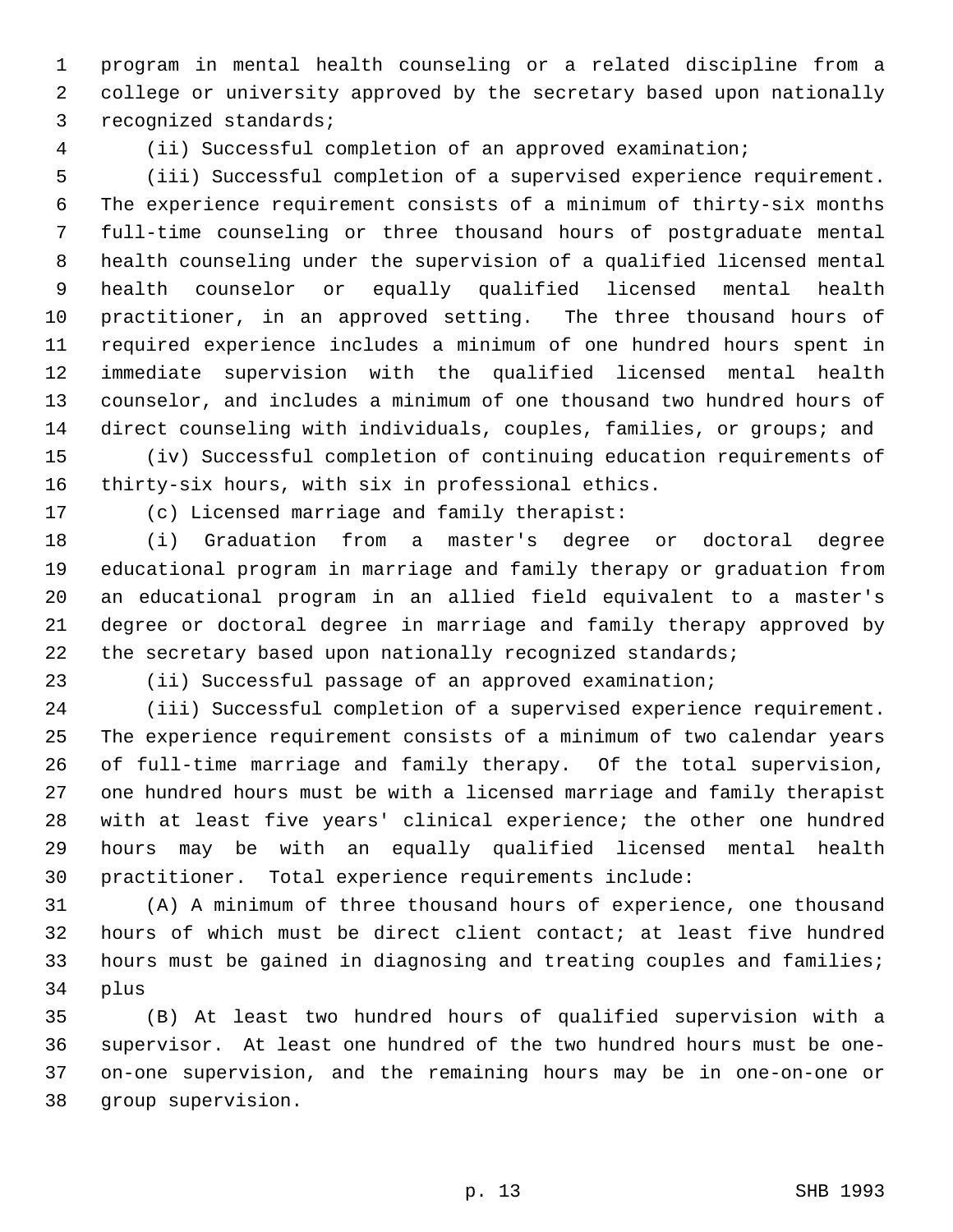Applicants who have completed a master's program accredited by the commission on accreditation for marriage and family therapy education of the American association for marriage and family therapy may be credited with five hundred hours of direct client contact and one hundred hours of formal meetings with an approved supervisor; and

 (iv) Successful completion of continuing education requirements of thirty-six hours, with six in professional ethics.

 (2) The department shall establish by rule what constitutes adequate proof of meeting the criteria.

 (3) In addition, applicants shall be subject to the grounds for denial of a license or issuance of a conditional license under chapter 18.130 RCW.

13 (4) Persons who apply for licensure by July 1, 2009, and who meet the education requirements for any of the credentials issued under this section and who have held a Washington state counselor credential 16 issued under chapter 18.19 RCW for five years since obtaining their 17 master's degree are exempt from documenting the supervision and experience requirements of this section.

 **Sec. 15.** RCW 18.225.150 and 2001 c 251 s 15 are each amended to read as follows:

 The secretary shall establish by rule the procedural requirements 22 and fees for renewal of a license or associate license. Failure to 23 renew shall invalidate the license or associate license and all 24 privileges granted by the license. If an associate license has lapsed, 25 the person shall submit an updated declaration, in accordance with 26 rules adopted by the department, that the person is working toward full 27 licensure. If a license has lapsed for a period longer than three years, the person shall demonstrate competence to the satisfaction of the secretary by taking continuing education courses, or meeting other 30 standards determined by the secretary. If an associate license has lapsed, the person shall submit an updated declaration, in accordance with rules adopted by the department, that the person is working toward 33 full licensure.

 **Sec. 16.** RCW 18.205.020 and 1998 c 243 s 2 are each amended to read as follows: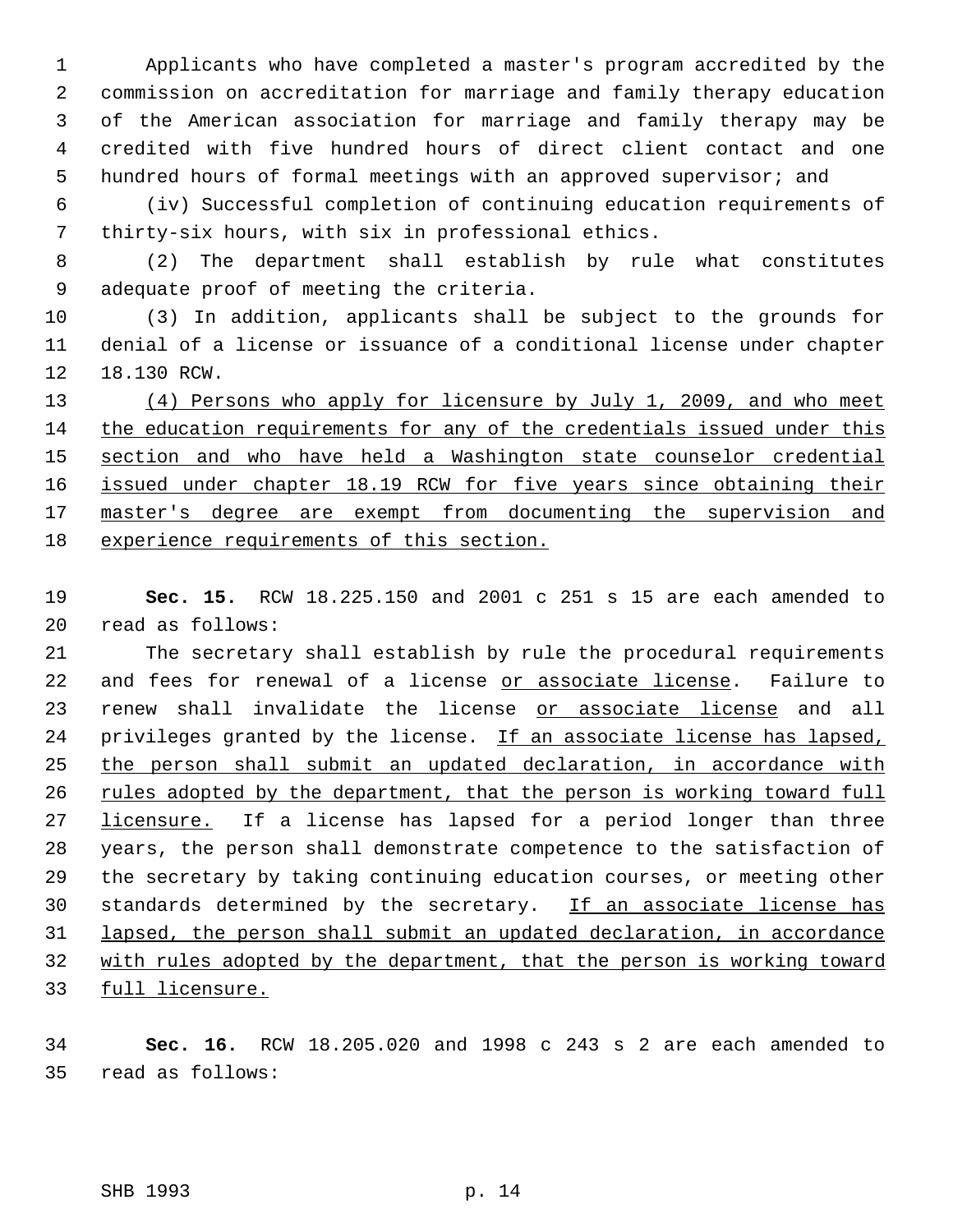1 ((Unless the context clearly requires otherwise,)) The definitions 2 in this section apply throughout this chapter unless the context clearly requires otherwise.

 (1) "Certification" means a voluntary process recognizing an individual who qualifies by examination and meets established educational prerequisites, and which protects the title of practice.

 (2) (("Certified)) "Chemical dependency professional" means an individual certified in chemical dependency counseling, under this chapter.

 (3) "Chemical dependency professional trainee" means an individual 11 working toward the education and experience requirements for 12 certification as a chemical dependency professional.

 (4) "Chemical dependency counseling" means employing the core competencies of chemical dependency counseling to assist or attempt to 15 assist ((an alcohol or drug addicted)) a chemically dependent person to develop and maintain abstinence from alcohol and other mood-altering drugs.

18  $((+4))$  (5) "Committee" means the chemical dependency certification advisory committee established under this chapter.

 $((+5))$   $(6)$  "Core competencies of chemical dependency counseling" means competency in the nationally recognized knowledge, skills, and attitudes of professional practice, including assessment and diagnosis of chemical dependency, chemical dependency treatment planning and referral, patient and family education in the disease of chemical 25 dependency, individual and group counseling with ((alcoholic and drug 26 addicted)) chemically dependent individuals, relapse prevention 27 counseling, and case management, all oriented to assist ((alcoholic and 28 drug addicted)) chemically dependent patients to achieve and maintain abstinence from mood-altering substances and develop independent support systems.

31  $((\langle 6 \rangle)(7)$  "Department" means the department of health.

32 ( $(\overline{\{7\}})$ ) (8) "Health profession" means a profession providing health services regulated under the laws of this state.

34 ( $(\langle 8 \rangle)$ ) (9) "Secretary" means the secretary of health or the secretary's designee.

 **Sec. 17.** RCW 18.205.030 and 2000 c 171 s 41 are each amended to read as follows: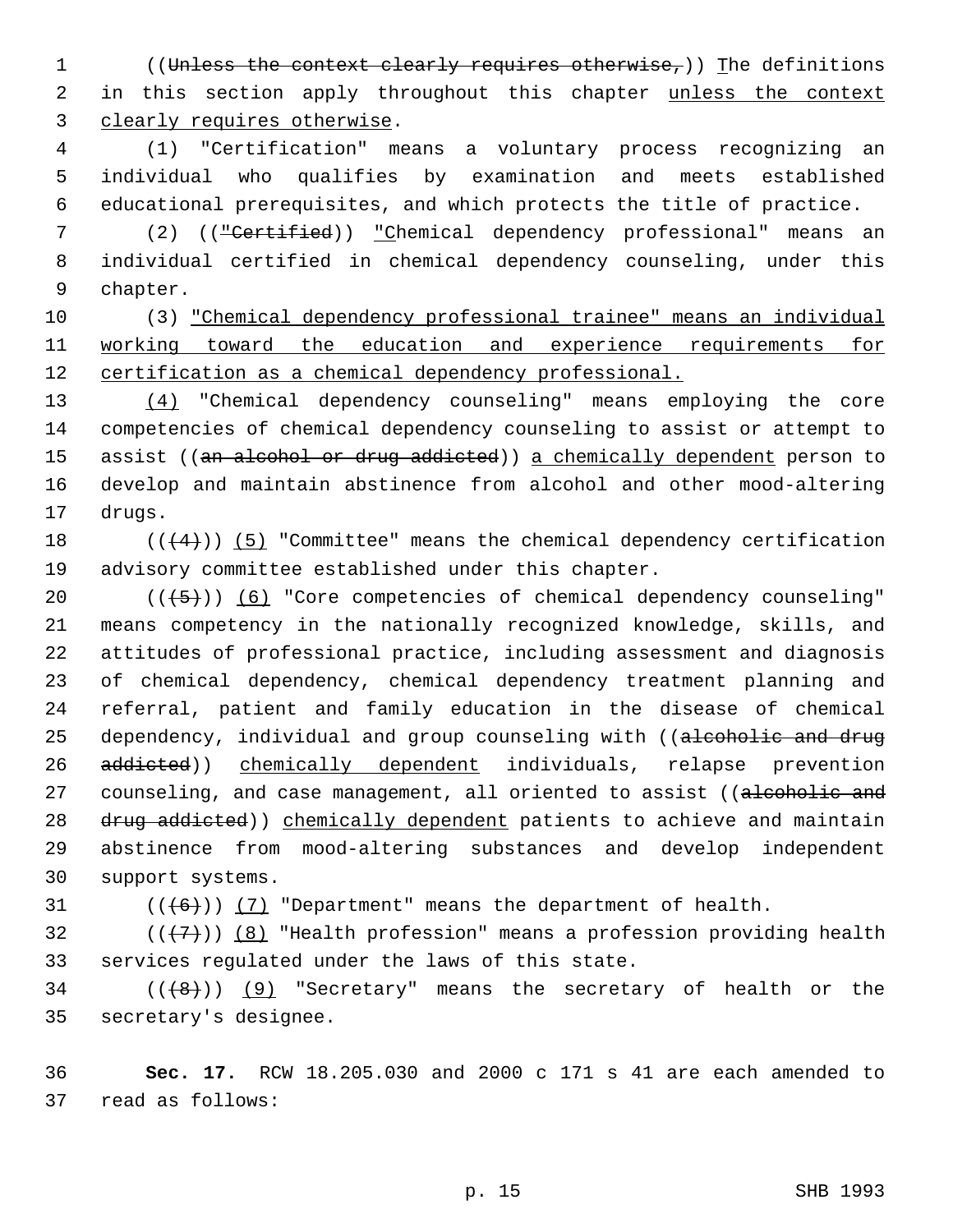1 No person may represent oneself as a ((certified)) chemical 2 dependency professional or chemical dependency professional trainee or 3 use any title or description of services of a ((certified)) chemical 4 dependency professional or chemical dependency professional trainee 5 without applying for certification or registration under this chapter, 6 meeting the required qualifications, and being certified or registered by the department of health, unless otherwise exempted by this chapter.

 **Sec. 18.** RCW 18.205.040 and 1998 c 243 s 4 are each amended to read as follows:

 Nothing in this chapter shall be construed to authorize the use of 11 the title "((certified)) chemical dependency professional" or "chemical 12 dependency professional trainee" when treating patients in settings other than programs approved under chapter 70.96A RCW.

 NEW SECTION. **Sec. 19.** A new section is added to chapter 18.205 RCW to read as follows:

 (1) The secretary shall issue a chemical dependency professional trainee credential to any applicant who demonstrates to the satisfaction of the secretary that he or she is working toward the education and experience requirements in RCW 18.205.090.

 (2) A chemical dependency professional trainee credentialed under this section shall submit to the secretary for approval a declaration, in accordance with rules adopted by the department, that he or she is enrolled in an approved education program and actively pursuing the experience requirements in RCW 18.205.090. This declaration must be updated with the trainee's annual renewal.

 (3) A trainee certified under this section may practice only under the supervision of a certified chemical dependency professional. The first fifty hours of any face-to-face client contact must be under direct observation. All remaining experience must be under supervision in accordance with rules adopted by the department.

 (4) A chemical dependency professional trainee provides chemical dependency assessments, counseling, and case management within a state regulated agency and can provide clinical services to patients consistent with his or her education, training, and experience as determined by his or her approved supervisor.